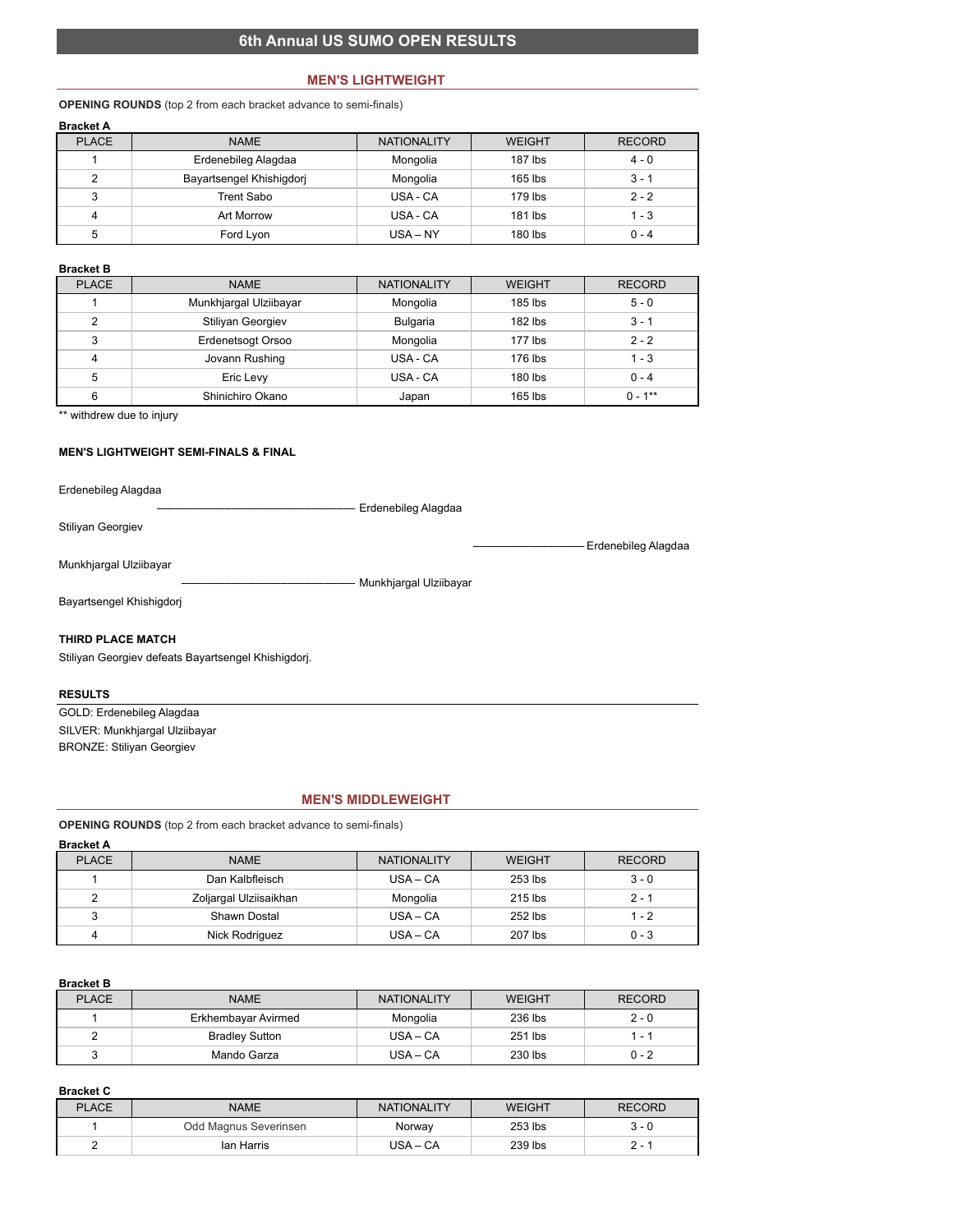| Doug<br>Cochran        | $\sim$<br>CА | 251 lbs |  |
|------------------------|--------------|---------|--|
| <b>Bivins</b><br>James |              | 236 lbs |  |

# **Bracket D**

| <b>PLACE</b> | <b>NAME</b>         | <b>NATIONALITY</b> | WEIGHT  | <b>RECORD</b> |
|--------------|---------------------|--------------------|---------|---------------|
|              | <b>Troy Collins</b> | $USA - CA$         | 253 lbs | $2 - 0$       |
| 2            | Matt Anderson       | $USA - AZ$         | 249 lbs | 1 - 1         |
|              | Devon Kobashigawa   | $USA - CA$         | 220 lbs | $0 - 2$       |

### **MEN'S MIDDLEWEIGHT SEMI-FINALS & FINAL**

| Dan Kalbfleisch                     |                       |                        |
|-------------------------------------|-----------------------|------------------------|
|                                     | Dan Kalbfleisch       |                        |
| <b>Bradley Sutton</b>               |                       |                        |
|                                     |                       | -Odd Magnus Severinsen |
| Odd Magnus Severinsen               |                       |                        |
|                                     | Odd Magnus Severinsen |                        |
| Matt Anderson                       |                       |                        |
|                                     |                       | Odd Magnus Severinsen  |
| Erkhembayar Avirmed                 | lan Harris            |                        |
| lan Harris                          |                       |                        |
|                                     |                       | - Troy Collins         |
| <b>Troy Collins</b>                 |                       |                        |
|                                     | - Troy Collins        |                        |
| Zoljargal Ulziisaikhan              |                       |                        |
| THIRD PLACE MATCH                   |                       |                        |
| Ian Harris defeats Dan Kalbfleisch. |                       |                        |
| <b>RESULTS</b>                      |                       |                        |
| GOLD: Odd Magnus Severinsen         |                       |                        |

SILVER: Troy Collins BRONZE: Ian Harris

# **MEN'S HEAVYWEIGHT**

**OPENING ROUNDS** (top 2 from each bracket advance to semi-finals)

**Bracket A**

| <b>PLACE</b> | <b>NAME</b>              | <b>NATIONALITY</b> | <b>WEIGHT</b> | <b>RECORD</b> |
|--------------|--------------------------|--------------------|---------------|---------------|
|              | <b>Torsten Scheibler</b> | Germany            | 439 lbs       | $2 - 0$       |
|              | Carl Pappalardo          | $USA - NY$         | 295 lbs       | 1 - 1         |
|              | Tugsjargal Tsedendorj    | Mongolia           | 267 lbs       | $0 - 2$       |

| <b>Bracket B</b> |                 |                    |               |               |
|------------------|-----------------|--------------------|---------------|---------------|
| <b>PLACE</b>     | <b>NAME</b>     | <b>NATIONALITY</b> | <b>WEIGHT</b> | <b>RECORD</b> |
|                  | Alex Czerwinski | Germany            | 337 lbs       | $2 - 0$       |
| 2                | Wayne Vierra    | $USA - HI$         | 330 lbs       | 1 - 1         |
| 3                | Steve Shifflett | $USA - CA$         | 315 lbs       | $0 - 2$       |

## **Bracket C** (top three tied in 2-1, forcing three-way play-off)

| <b>PLACE</b> | <b>PLACE</b>      | <b>NAME</b> | <b>NATION</b> | <b>RECORD</b> |
|--------------|-------------------|-------------|---------------|---------------|
|              | Karsten Grap      | Germany     | 375 lbs       | $4 - 1$       |
| 2            | Wes Jones         | $USA - CA$  | 290 lbs       | $3 - 2$ **    |
| 3            | Hans Age Jordalen | Norway      | 287 lbs       | $2 - 3$       |
| 4            | Jonathan Crite    | $USA - AZ$  | 269 lbs       | $0 - 3$       |

\*\* Withdrew prior to quarter-finals due to injury.

| <b>Bracket D</b> |             |                    |        |               |
|------------------|-------------|--------------------|--------|---------------|
| <b>PLACE</b>     | <b>NAME</b> | <b>NATIONALITY</b> | WEIGHT | <b>RECORD</b> |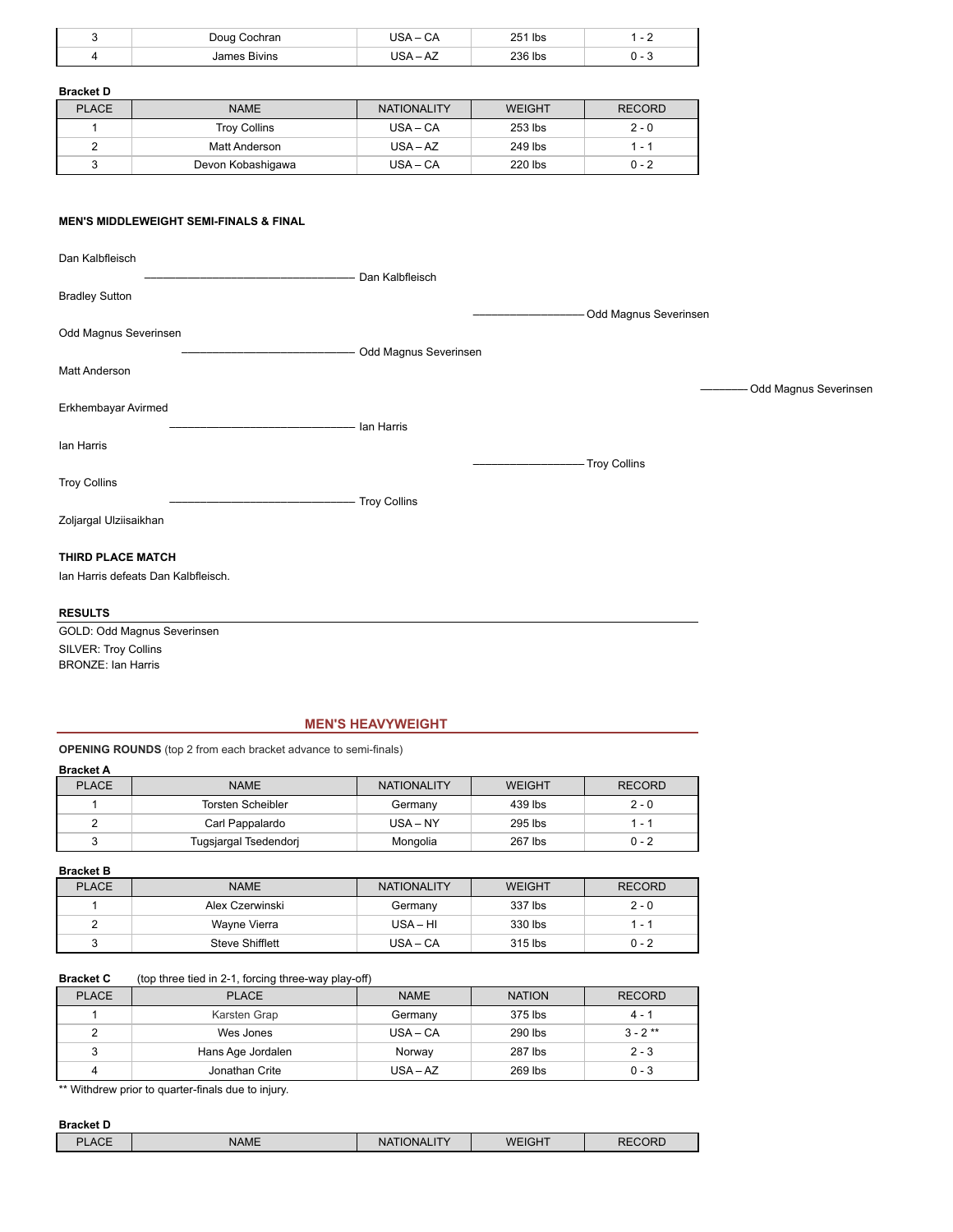|   | Koichi Kato           | Japan      | 394 lbs | $3 - 0$ |
|---|-----------------------|------------|---------|---------|
| ◠ | <b>Kelly Gneiting</b> | $USA - NM$ | 405 lbs | $2 - 1$ |
| 3 | Steven Jimenez        | $USA - CA$ | 400 lbs | 1 - 2   |
| 4 | Joe Gray              | $USA - AZ$ | 325 lbs | $0 - 3$ |

# **MEN'S HEAVYWEIGHT SEMI-FINALS & FINAL**

| <b>Torsten Scheibler</b>                                                                                                                                                        |                                 |                         |                          |                     |             |
|---------------------------------------------------------------------------------------------------------------------------------------------------------------------------------|---------------------------------|-------------------------|--------------------------|---------------------|-------------|
| Wayne Vierra                                                                                                                                                                    |                                 | Torsten Scheibler       |                          |                     |             |
| Karsten Grap                                                                                                                                                                    |                                 |                         |                          | - Torsten Scheibler |             |
| <b>Kelly Gneiting</b>                                                                                                                                                           |                                 | - Karsten Grap          |                          |                     |             |
| Alex Czerwinski                                                                                                                                                                 |                                 |                         |                          |                     | Koichi Kato |
| Carl Pappalardo                                                                                                                                                                 |                                 | Alex Czerwinski         |                          |                     |             |
| Koichi Kato                                                                                                                                                                     |                                 | - Koichi Kato           | Koichi Kato              |                     |             |
| Hans Age Jordalen                                                                                                                                                               |                                 |                         |                          |                     |             |
| THIRD PLACE MATCH<br>Karsten Grap defeats Alex Czerwinski.<br>RESULTS GOLD: Koichi Kato<br><b>SILVER: Torsten Scheibler</b><br><b>BRONZE: Karsten Grap</b><br>BRONZE: Hans Borg |                                 |                         |                          |                     |             |
|                                                                                                                                                                                 |                                 | <b>MEN'S OPENWEIGHT</b> |                          |                     |             |
| <b>Steve Shifflett</b>                                                                                                                                                          | <b>Odd Magnus</b><br>Severinsen | <b>Steven Jimenez</b>   |                          |                     |             |
| <b>Steven Jimenez</b>                                                                                                                                                           | <b>Steven Jimenez</b>           |                         | <b>Stiliyan Georgiev</b> |                     |             |
| <b>James Bivins</b>                                                                                                                                                             | <b>James Bivins</b>             |                         |                          |                     |             |
| Nick Rodriguez                                                                                                                                                                  |                                 | Stiliyan<br>Georgiev    |                          |                     |             |
| Stiliyan Georgiev-                                                                                                                                                              | <b>Stiliyan Georgiev</b>        |                         |                          | Koichi Kato         |             |
| Mando Garza                                                                                                                                                                     |                                 |                         |                          |                     |             |
|                                                                                                                                                                                 | Hans Age Jordalen               |                         |                          |                     |             |
| <b>Kelly Gneiting</b>                                                                                                                                                           | <b>Kelly Gneiting</b>           | <b>Kelly Gneiting</b>   |                          |                     |             |
| Erkhembayar<br>Avirmed                                                                                                                                                          |                                 |                         | Koichi Kato              |                     |             |
| Eric Levy -                                                                                                                                                                     | Koichi Kato                     |                         |                          |                     |             |
| Koichi Kato                                                                                                                                                                     | Jovann Rushing                  | Koichi Kato             |                          |                     |             |
|                                                                                                                                                                                 | $T_{max}$ , $C = 0$             |                         |                          |                     | Koichi Kato |

 $\tau_{\text{max}}, \sigma_{\text{alline}} \xrightarrow{\qquad}$